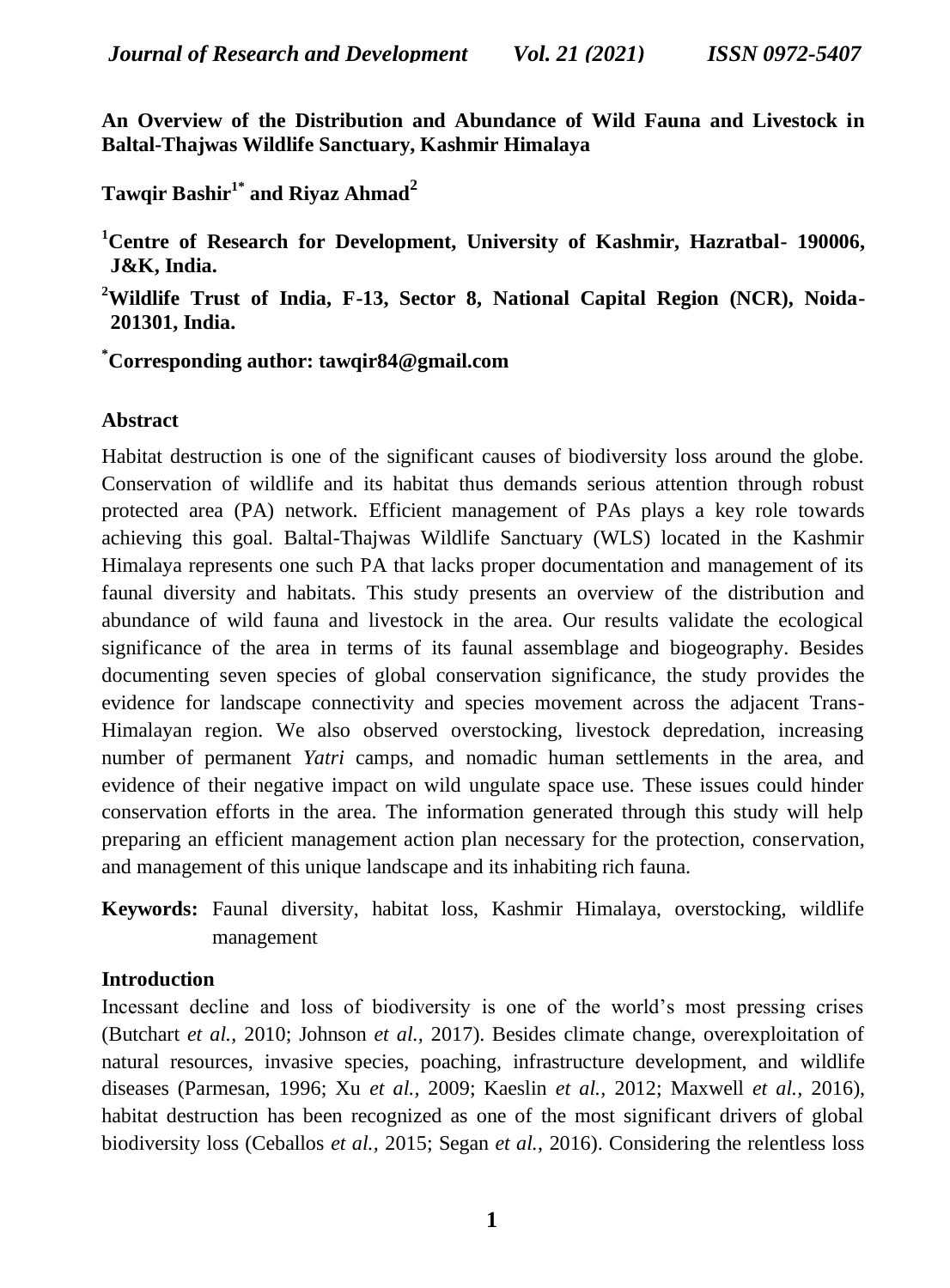of wildlife habitats worldwide (Brooks *et al.,* 2002), a robust and efficiently managed global PA network is mandatory to ensure the preservation of earth"s rich natural heritage. India represents one of the 17 mega-diverse countries (Williams, 2001; Dar and Khuroo, 2020), but ranks much lower in terms of its protected area coverage (5.02%) compared to its total geographical area (UNEP-WCMC and IUCN, 2021). The Himalaya on the other hand though representing a global biodiversity hotspot (Zachos and Habel, 2011), is not much different in terms of its land area under protection. Kashmir Himalaya situated in the north-western extremity of the Himalayan range holds a special position in this natural arrangement not only because of the panoramic splendor but also due to its affluent biodiversity (Mani, 1974; Rodgers *et al.,* 2000; Dar and Khuroo, 2020). Positioned at the junction of the Eurasian and Palaeotropical bio-realms, the region is endowed with swarming floral and faunal diversity (Mani, 1974; Dar *et al.,* 2001), providing refuge to approximately half of the biodiversity found in the Indian Himalaya (Dar and Khuroo, 2020). It also represents a unique bio-region primarily owing to its complex topography and habitat heterogeneity along a wide elevational gradient (Dar *et al.,* 2001; Husain, 2001), and thereby offers an array of wildlife habitats. This landscape (including trans-Himalaya) encompasses a total of 54 PAs including five National Parks (NP), 14 Wildlife Sanctuaries and 34 Wildlife Conservation Reserves (WCR). Inspite of having a decent PA network large portions of wildlife habitat still remain unexplored in this region (Sathyakumar and Bashir, 2013; Pal *et al.,* 2016). The situation is illustrated from the fact that quite a good number of notified PAs in the region still lack a working management plan. An evident reason is the lack of scientific documentation of the inhabiting biodiversity and improper assessment of the prevailing threats to the species and their habitats at the local level. Baltal-Thajwas WLS represents one such PA in the Kashmir Himalaya for which a comprehensive management plan is yet to be drafted since its notification in 1987. Since, designing an efficient management plan for an area requires reliable ecological information engendered through standard scientific approach (Hannah *et al.,* 2007), assuming it as a matter of urgent priority, we conducted multiple surveys to generate baseline information on the distribution and abundance of the megafauna and livestock in Baltal-Thajwas WLS as an important step towards achieving this goal.

#### **Study area**

Baltal-Thajwas WLS lies in the Zanskar mountain range of the North-West Himalayan Biogeographical zone of India (Rodgers *et al.,* 2000). Located between 34°37' N and 74°36' E in the Ganderbal district of J&K, it encompasses the famous Thajwas Glassier and remains flanked by large snow laden peaks of 'Sonamarg'. It covers an area of 219.2 km<sup>2</sup> with an altitudinal range of 2,579 to 5,385 m (**Figure 1**). The sanctuary also encompasses the Baltal Amarnath Trekking route that leads to the famous *Hindu* pilgrimage (*Yatra*) destination "Shri Amarnath Cave Temple" located in Pahalgam, Anantnag, J&K. The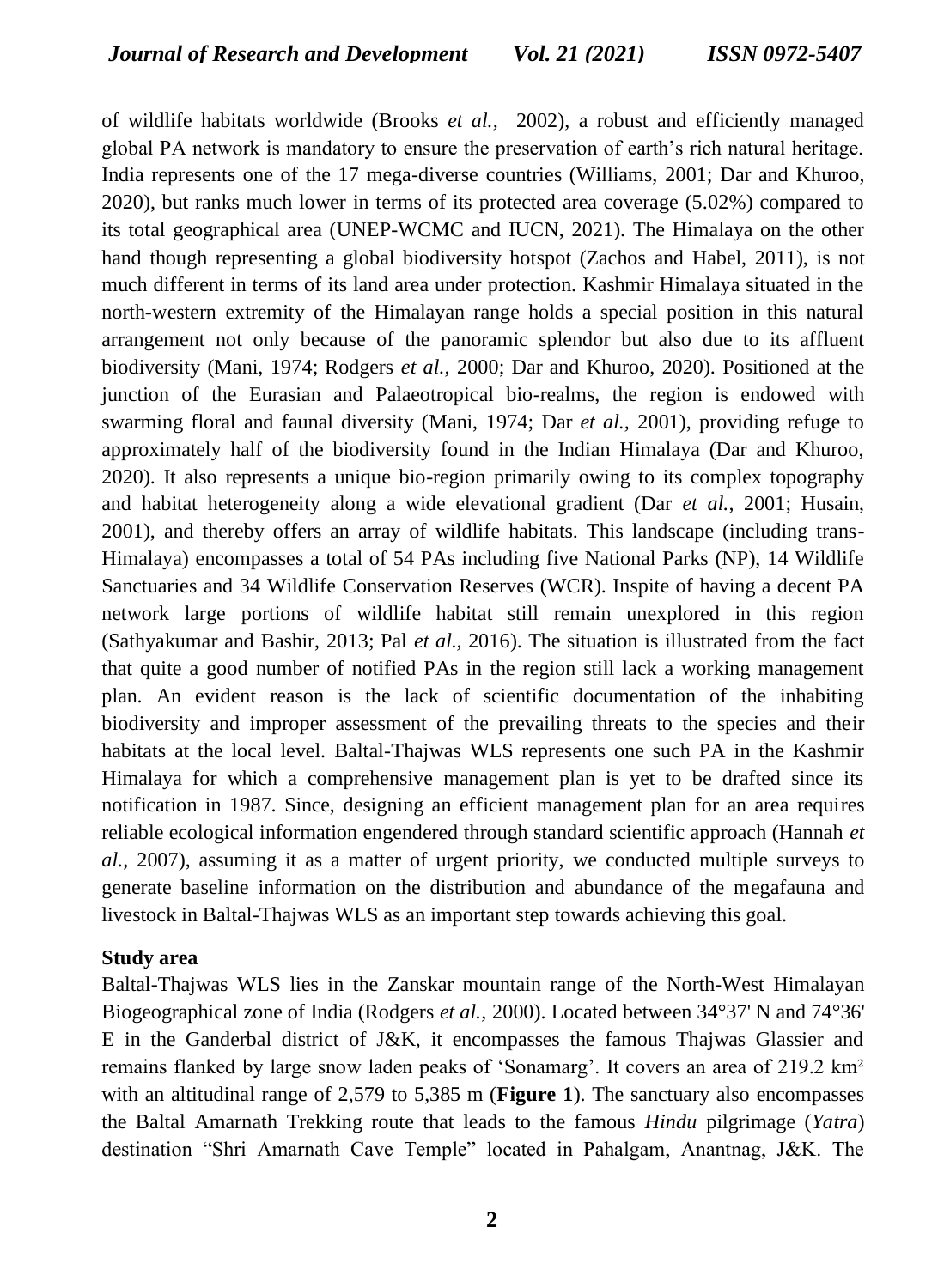topography of the area is mostly hilly with broken rocky cliffs. The area experiences an irregular temperate climate with moderate temperature during summer and very low temperature during winter. The major part of precipitation is during winter mainly in the form of snow (Husain, 2001), while the average annual rainfall varies from 43 mm (summer) to 142 mm (early spring).

# **Methodology**

Reconnaissance surveys were carried out during August, 2014. This included sign surveys and trail monitoring during which sampling was done mainly along natural trails inside the WLS. During the reconnaissance surveys, five different sampling trails with varrying lengths (4-8 km) were identified and marked for intensive sampling. Later in October, 2014 a rigorous sampling exercise was carried out during which each trail was sampled repeatedly. In order to acquire maximum possible coverage of the area, surveys were done in two teams each visiting different parts of the sanctuary, thereby increasing the sampling effort. Same sampling protocol was followed by both the teams which included walking along natural trails, ridges and *nullahs* (Chundawat, 1992). The main aim of the intensive sampling was to document the presence of megafauna (mammals and birds), and livestock, and to record threats to their habitat. The occurrence locations of species encountered, livestock grazing and nomadic human settlements, and permanent *Yatri* camp sites were plotted on the map of the area to get an overview of their distribution and land use with respect to the WLS boundary. We also calculated the encounter rates (number/km walk) of signs/sightings of the megafauna encountered as a measure of their relative abundance in the area. The overall sampling covered *Sarbal, Baltal, Dumeel, Rail pathri, Mangi kottha, Bradimarg, Phyangdu, Sangam, Kala Mata, Rainur, Zojilla phadd, Pohal pathri, Naye,* and *Ranga doori* areas, respectively.

## **Results**

We report the occurrence of 10 species of charismatic wild fauna in the study area primarily through direct sightings, and indirect evidences (scats, pellet groups, tracks, scrapes; **Table 1**). Among these, seven species were of global conservation significance, categorized as critically endangered (1), endangered (1), vulnerable (2) and near threatened (3) on the IUCN Red list of threatened species (IUCN, 2020). All the recorded species typically belonged to the high altitude fauna including few with Trans-Himalayan characteristics such as the Himalayan brown bear (*Ursus arctos isabellinus)*, Himalaya ibex (*Capra sibrica)*, Himalayan marmot *Marmota himalayana*, and Himalayan snowcock *Tetraogallus himalayensis*. Species occurrence increased with increasing elevation, and maximum incidence was observed in the elevation range of 3,250 to 3,750 m (**Figure 2**). The occurrence and distribution of recorded wildlife species, livestock, nomadic human settlements and permanent *Yatri* camps along the elevation range is described in **Figures 3**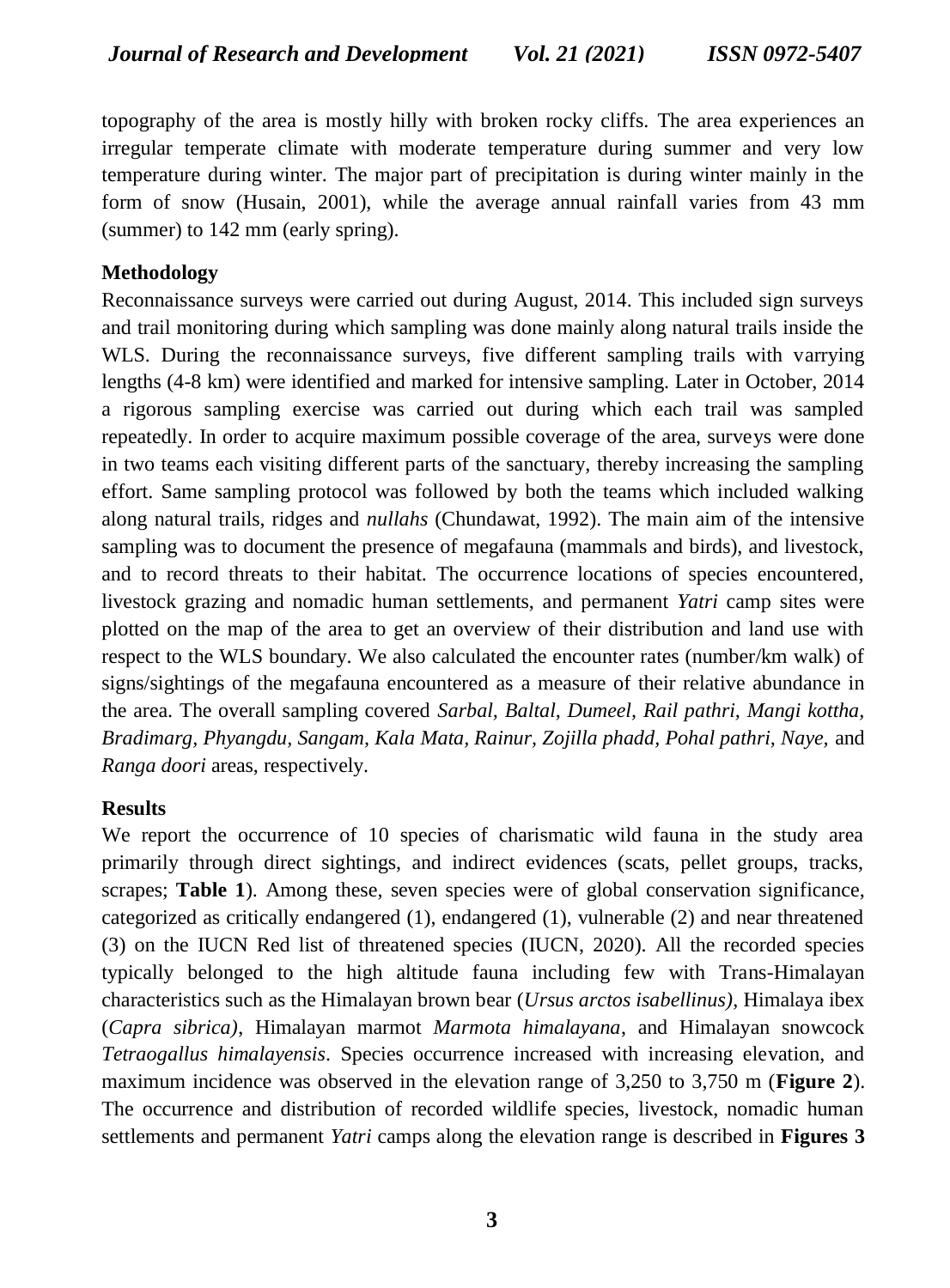**& 4**, respectively. While comparing the relative abundance of wild fauna, highest encounter rate was observed for Himalayan marmot  $(0.456 \pm 0.179/\text{km}$  walk) and the lowest for snow leopard  $(0.026 \pm 0.019/km)$  walk). Snow leopard occurrence was however recorded only through tracks and pugmarks at higher elevations. The overall trend in species encounter rate was as marmot>red fox>brown bear>ibex>Himalayan vulture>bearded vulture>musk deer>black bear>snowcock>snow leopard, respectively (**Figure 5**). Livestock in the area mainly comprised of goat and sheep, horses and cattle, however presence of guard dogs was also observed during sampling (**Table 1**). Moreover, livestock grazing, and occurrence of nomadic human settlements and permanent *Yatri* camps were primarily recorded from *Mali, Sarbal, Rail pathri, Mangi kottha, Happat gund, Baltal-dumail, Thajwas, Bradimarg Top,* and *Kala Mata* areas of the WLS.

| <b>Species</b>                                                                                                    | <b>IUCN</b><br>status    | <b>Evidence</b> | <b>Mean</b> | $(\pm)$ SE | <b>Altitude</b><br>(m) |
|-------------------------------------------------------------------------------------------------------------------|--------------------------|-----------------|-------------|------------|------------------------|
| Wild fauna                                                                                                        |                          |                 |             |            |                        |
| Himalayan brown bear                                                                                              | <b>CR</b>                | S, SC, TR       | 0.229       | 0.104      | 3160-3725              |
| Asiatic black bear                                                                                                | VU                       | SC, TR          | 0.075       | 0.027      | 2986-3329              |
| Snow leopard                                                                                                      | VU                       | <b>TR</b>       | 0.026       | 0.019      | 3760-3769              |
| Red fox                                                                                                           | LC                       | S, SC, TR       | 0.259       | 0.048      | 3019-3751              |
| Himalayan ibex                                                                                                    | <b>NT</b>                | S, PT           | 0.150       | 0.059      | 3744-3770              |
| Musk deer                                                                                                         | EN                       | PT, TR          | 0.079       | 0.027      | 3138-3725              |
| Himalayan marmot                                                                                                  | LC                       | S, SC, BU       | 0.456       | 0.179      | 3484-3757              |
| Himalayan snowcock                                                                                                | LC                       | S               | 0.050       | 0.027      | 3620-3725              |
| Himalayan vulture                                                                                                 | NT                       | S               | 0.145       | 0.062      | 3017-3704              |
| Bearded vulture                                                                                                   | <b>NT</b>                | S               | 0.082       | 0.030      | 3057-3751              |
| Livestock                                                                                                         |                          |                 |             |            |                        |
| Horse                                                                                                             | $\overline{\phantom{a}}$ | S, DG           | 4.432       | 1.590      | 2652-3587              |
| Goat/Sheep                                                                                                        |                          | S, DG           | 38.616      | 20.063     | 2684-3728              |
| Cattle                                                                                                            |                          | S               | 2.000       | 0.985      | 2710-2758              |
| Guard dog                                                                                                         |                          | S               | 0.710       | 0.322      | 2684-3533              |
| $C =$ CR = critically endangered, EN = endangered, VU = vulnerable, NT = near threatened,<br>$LC = least concern$ |                          |                 |             |            |                        |

**Table 1: Encounter rates (meant ± standard error) of animal sightings and signs and their elevation range recorded during sampling in the Baltal-Thajwas WLS.**

 $\vert$  # S = sighting, SC = scat, TR = track, PT = pellet, BU = burrow, DG = dung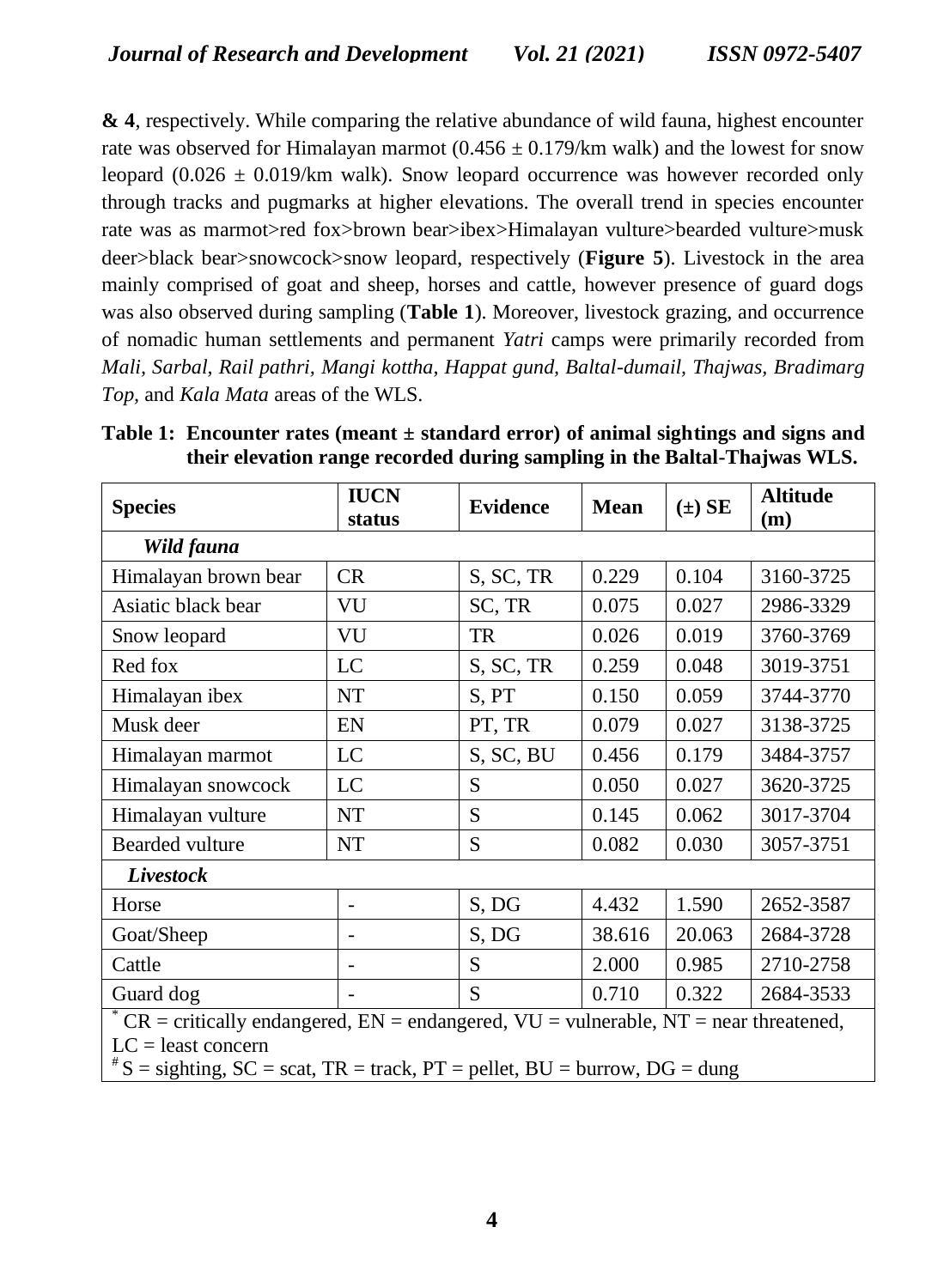

**Figure 1: Location of Baltal-Thajwas WLS and different elevation classes in the area.**



**Figure 2: Species distribution along the elevation gradient in Baltal-Thajwas WLS.**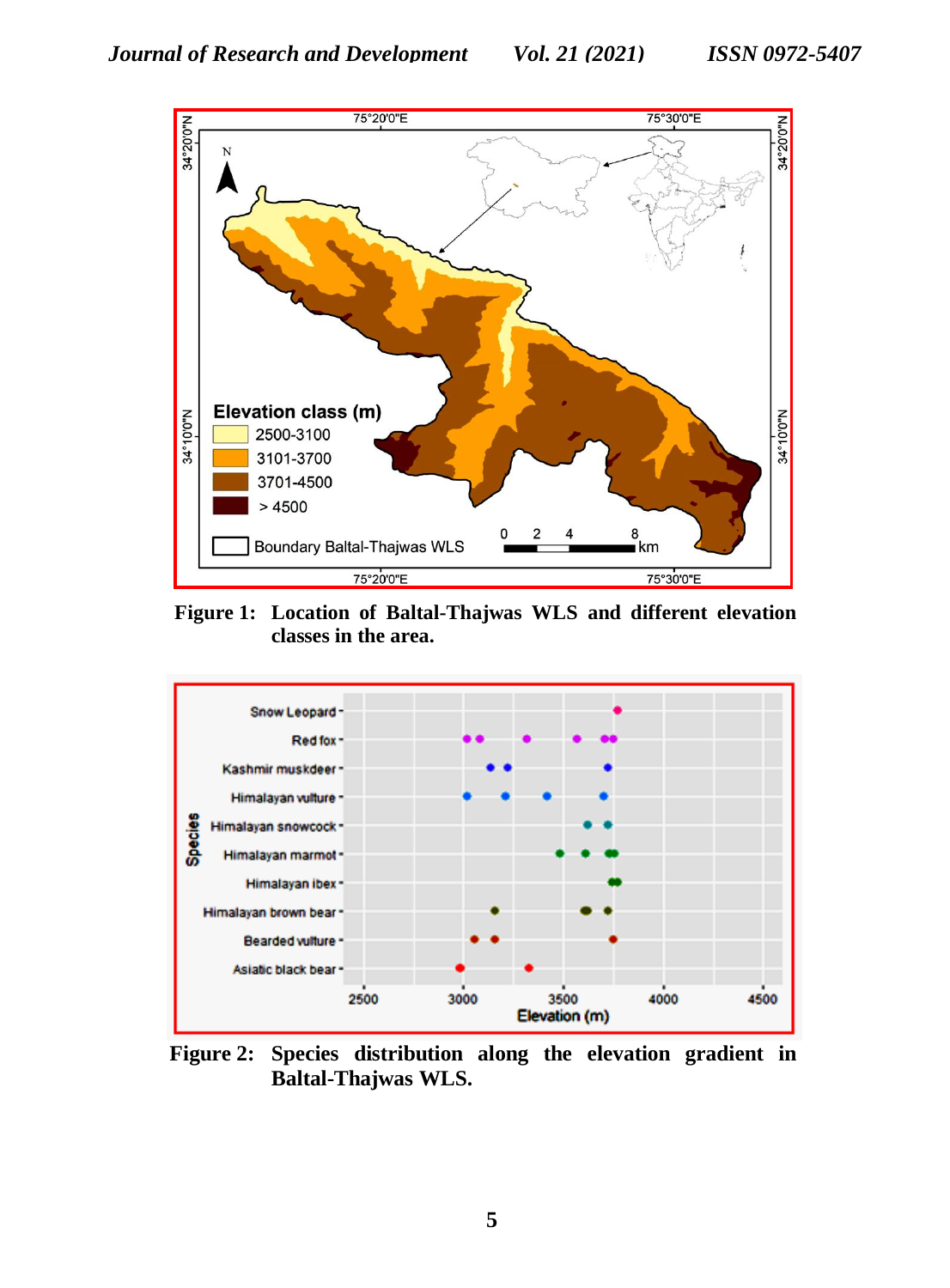

**Figure 3: Occurrence and distribution of carnivores and raptors along the elevation gradient in Baltal-Thajwas WLS.**



**Figure 4: Occurrence and distribution of herbivores with respect to livestock, human settlements and** *Yatri*  **camp sites in Baltal-Thajwas WLS.**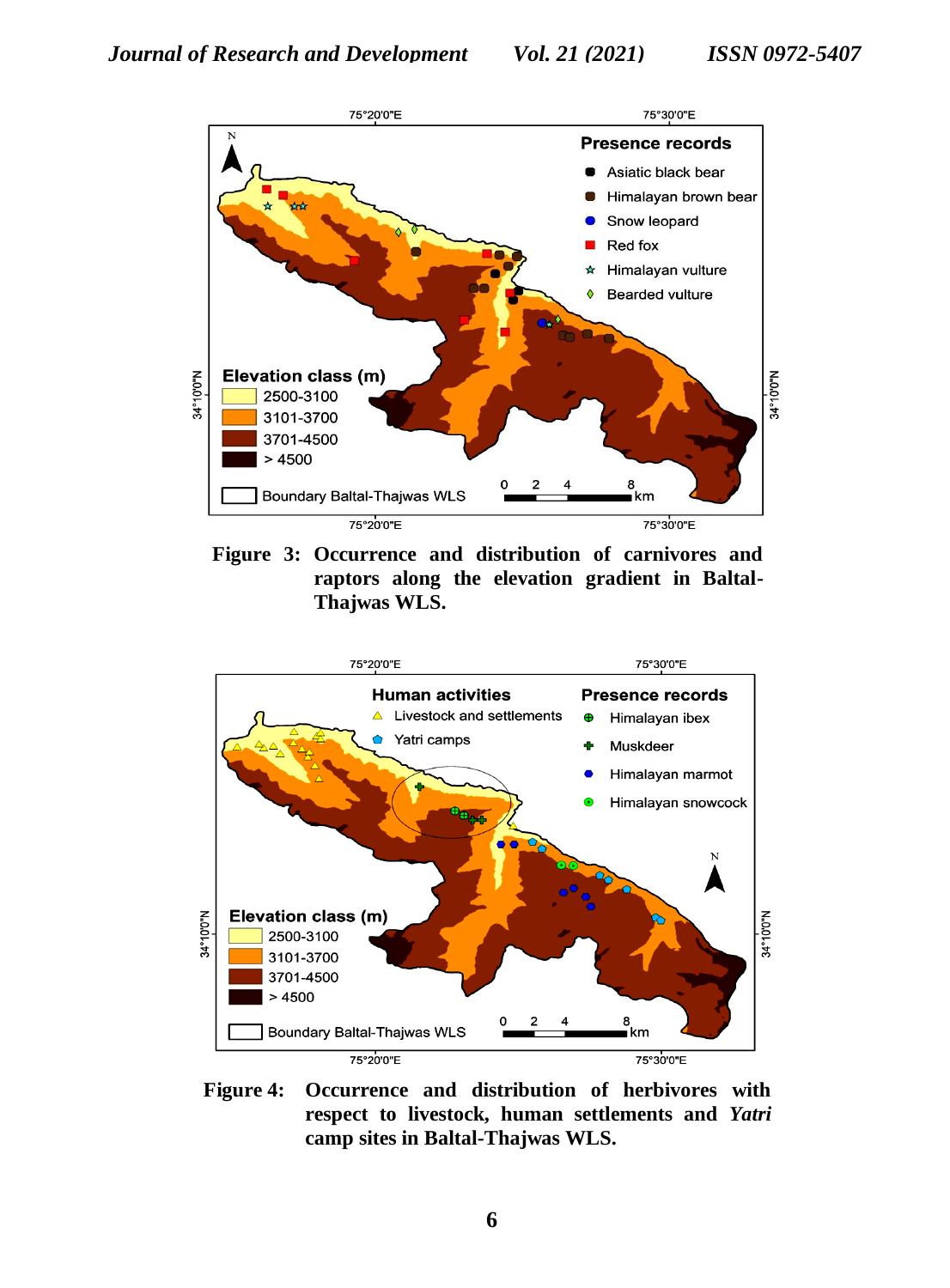

**Figure 5: Photographic evidence of species presence through sightings and signs A) Himalayan ibex, B) Bearded vulture, C) Himalayan vulture, D) Himalayan marmot, E) Snow leopard pugmark/track, and F) Red fox scat recorded in Baltal-Thajwas WLS.**



**Figure 6: Photographic evidence of anthropogenic activities A) nomadic human settlements, B) livestock grazing, C) livestock depredation by carnivores, and D) firewood collection by herders inside the Baltal-Thajwas WLS.**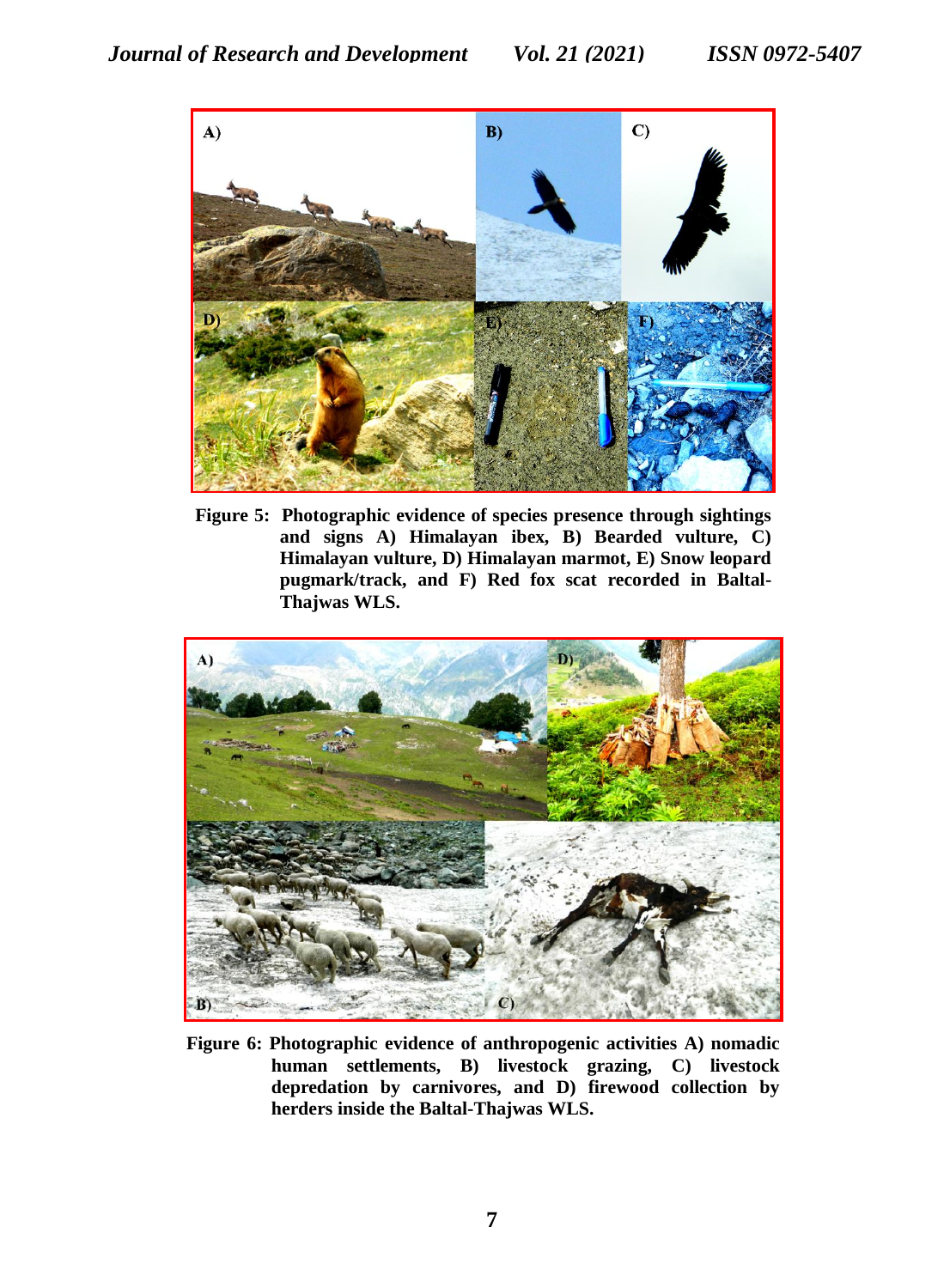### **Discussion**

The minimum requisite information for effective management of wildlife and its habitat within protected areas includes knowing what species are present, their distribution within the area, and their relative abundance across different habitat types (Sheng *et al.,* 2010). Detection of seven vertebrate species of global conservation importance within a small protected area recorded during a short sampling period validates the ecological significance of this WLS in terms of its faunal assemblage as well as its biogeography. The occurrence of Trans-Himalayan transient species in the area also demonstrates landscape connectivity and movement of species from the higher reaches of Kargil and Ladakh potentially through the *Zojilla* pass. Although, the altitudinal distribution of species showed maximum occurrence at higher elevation in the study area, a comprehensive sampling effort covering the entire elevation range of the study area is further required to draw meaningful ecological inference on the species distribution. But, based on the occurrence records of species, livestock, nomadic human settlements and permanent *Yatri* camp sites observed during this short study, some sort of spatial segregation by wild ungulates could be observed with respect to livestock and nomadic human settlements, and permanent *Yatri*  camp sites in the area (**Figure 4**). This provides preliminary evidence for the negative impact of anthropogenic factors on the space use of wild ungulates in the area. However, no such difference in the overall space use was observed among other groups of animals with respect to human induced activities. Although, the indices of relative abundance of species seem to have a reliable trend while considering their overall ecological and biogeographical patterns (i.e. red fox being generalist and common; musk deer being cryptic and rare; marmots being habitat specific and abundant), accurate assessment of their abundance and density using spatially explicit sampling techniques is needed to know their population size in the area.

From the management perspective, we noticed certain issues that could hinder conservation action in the area. Escalating pressure on the natural habitat due to overstocking, continuous expansion of nomadic human settlements and herders to higher elevations, phase-wise establishment of transient *Yatri* camps at shorter distances, livestock depredation by carnivores, and excessive collection of Non-timber forest products (NTFP) by nomadic and semi-nomadic herders particularly during the summer season are few concerns that demand serious attention (**Figure 6**). Further, while trying to understand the patterns of livestock holding by herders at different elevations and habitats, we observed maximum number of sheep and goat in the alpine scrub forest. These areas serve as excellent grazing grounds for wild ungulates at higher elevations. But presumed to be the potential sites for Yatri camps, these areas remain flooded by humans and livestocks during summer thereby degrading the prime habitat of the wild animals (Bashir and Ahmad, 2019).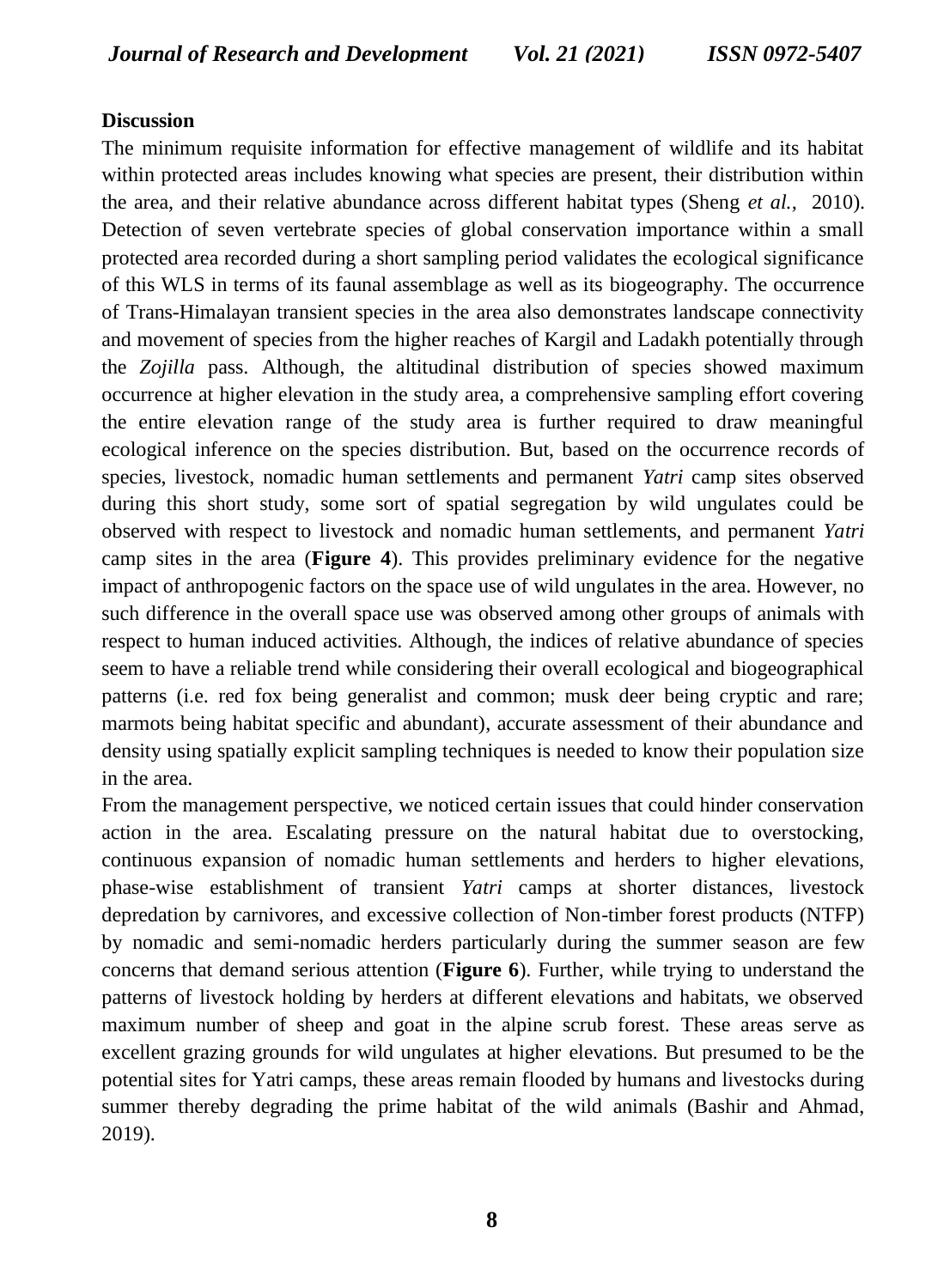Since, an efficiently managed wildlife protected area demonstrates the sensitivity and will of all the stakeholders towards wildlife conservation. For Baltal-Thajwas WLS, immediate attention and action is required from the government, managers as well as local people to safe guard this unique and rich biodiversity zone having huge significance even beyond its boundaries. As it harbors important wildlife species and crucial wildlife corridors to the Sindh forest Division in the Zanskar Range, Kashmir forest Division, upper Dachigam NP, and the adjacent forests of Overa and Aru WLS (Suhail, 2000; Naqash and Sharma, 2011), efficient protection and management is essentially needed to safeguard its rich natural heritage. Due to its unique biogeographic position adequate management interventions could further benefit the conservation of this entire landscape. Based on this preliminary assessment we recognized a huge scope for comprehensive research on various ecological and management aspects. We therefore, recommend long-term research and monitoring in the area to ensure proper protection and conservation of this unique landscape through efficient management action.

**Note:** Based on this report and other similar assessments, the Department of Wildlife (J&K) has drafted a comprehensive Management Plan for thr Sanctuary that will be released very soon.

### **Acknowledgements**

We thank the Wildlife Trust of India for the funding support, the DST-INSPIRE Faculty Award Project implemented through the Wildlife Biology Laboratory at the Centre of Research for Development, University of Kashmir for providing the infrastructure facilities, and the Department of Wildlife Protection, Govt. of Jammu and Kashmir for providing necessary permission for carrying out this work.

## **References**

- Bashir, T. and Ahmad, R. 2019. Preliminary Report on the Wild Fauna, Livestock and its loss in Baltal-Thajwas Wildlife Sanctuary, Kashmir Himalaya. *Journal of Research and Development,* **19**: 91-98.
- Brooks, T. M., Mittermeier, R. A., Mittermeier, C. G., Da Fonseca, G. A. B., Rylands, A. B., Konstant, W. R., Flick, P., Pilgrim, J., Oldfield, S., Magin, G. and Craig, Hilton‐Taylor. 2002. Habitat Loss and Extinction in the Hotspots of Biodiversity. *Conservation Biology,* **16(4):** 909-923.
- Butchart, S. H. M., Walpole, M., Collen, B., van Strien, A., Scharlemann, J. P. W., Almond, R. E. A., … Watson, R. 2010. Global Biodiversity: Indicators of Recent Declines. *Science,* **328**(5982): 1164-1168.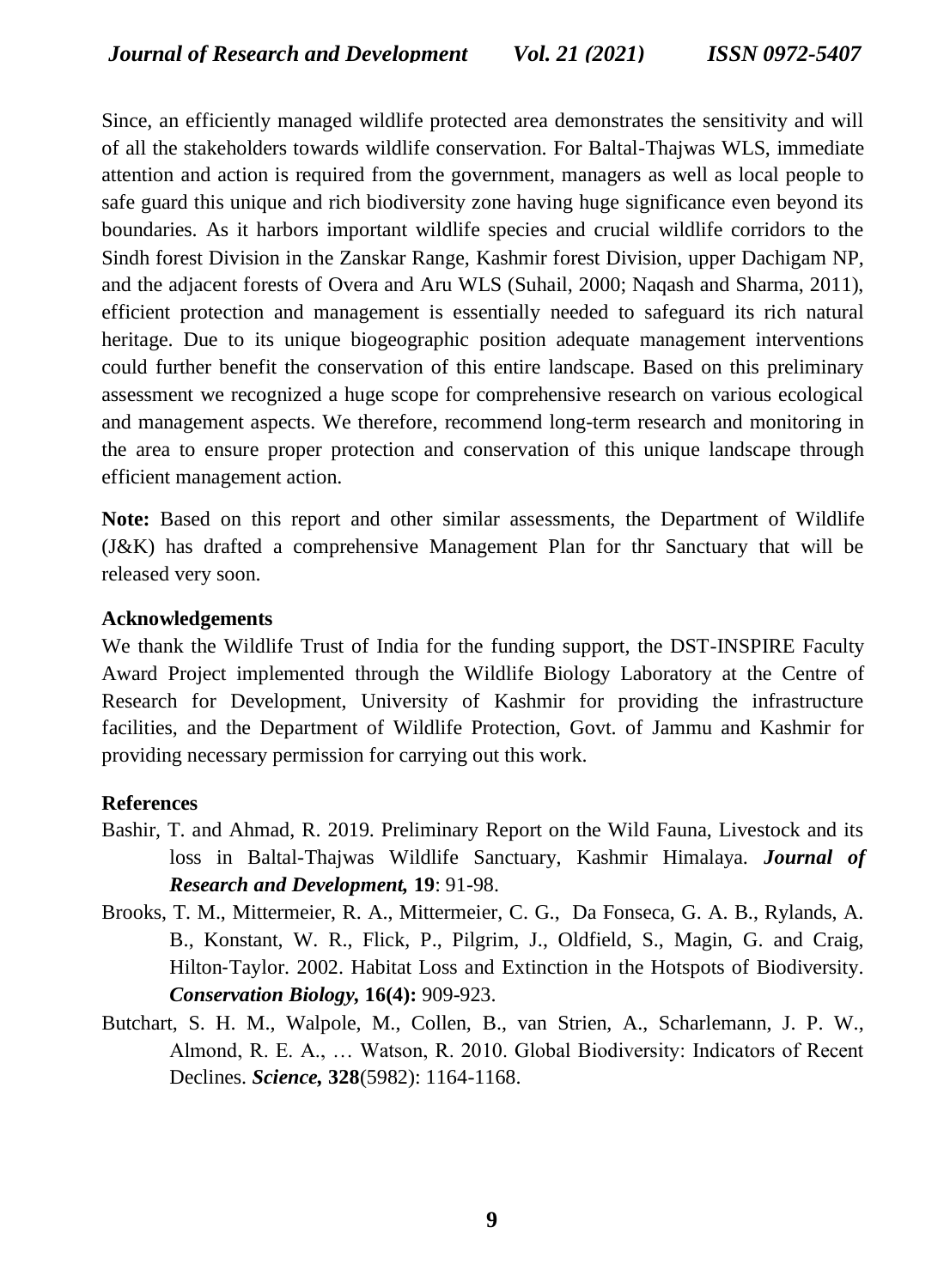- Ceballos, G., Ehrlich, P. R., Barnosky, A. D., García, A., Pringle, R. M. and Palmer, T. M. 2015. Accelerated modern human-induced species losses: Entering the sixth mass extinction. *Science Advances,* **1(5):** e1400253.
- Chundawat, R.S. 1992. *Ecological studies on snow leopard and its associated species in Hemis National Park, Ladakh.* Ph.D Thesis, Univ. of Rajastan, Jaipur, 166 pp.
- Dar, G. H., Bhagat, R. C. and Khan M. A. 2001. *Biodiversity of the Kashmir Himalaya.* Srinagar, Kashmir, Valley Book House, Srinagar, Kashmir.
- Dar, G. H. and Khuroo, A. A. 2020. *Biodiversity of the Himalaya: Jammu and Kashmir State.* Springer Nature Singapore, 1100 p.
- Hannah, L., Midgley, G., Andelman, S., Araújo, M., Hughes, G., Martinez-Meyer, E., Pearson, R. and Williams, P. 2007. Protected area needs in a changing climate. *Frontiers in Ecology and the Environment,* **5**(3): 131-138.
- Husain, M. 2001. *Geography of Jammu and Kashmir.* Rajesh Publications, New Delhi, India.
- IUCN 2020. IUCN Red List of Threatened Species. <http:// www.iucnredlist.org.>.
- Johnson, C. N., Balmford, A., Brook, B. R., Buettel, J. C., Galetti, M., Guangchun, L. and Wilmshurst, J. M. 2017. Biodiversity losses and conservation responses in the Anthropocene. *Science,* **356**(6335): 270-275.
- Kaeslin, E., Redmond, I. and Dudley, N. 2012. *Wildlife in a changing climate.* Food and Agriculture Organization of the United Nations, Rome, Italy, 108 pp.
- Mani, M. S. 1974. Biogeography of the Himalaya. In: (M.S. Mani, and W. Junk, eds.) *Ecology and biogeography in India.* B.V. Publishers, The Hague, The Netherlands.
- Maxwell. S. L., Fuller, R. A., Brooks, T. M. and James E. M. Watson. 2016. Biodiversity: The ravages of guns, nets and bulldozers. *Nature,* **536**(7615): 143-145.
- Naqash, R. and Sharma, L. K. 2011. Management Plan, Dachigam National Park 2011- 2016. Department of Wildlife Protection, Govt. of Jammu and Kashmir.
- Pal, R., Arya, S., Thakur, S., Mondal, K., Bhattacharya, T. and Sathyakumar, S. 2016. Bibliography on the Mammals of the Indian Himalayan Region. IN: S. Sathyakumar (ed.) Bibliography on the Fauna and Microflora of the Indian Himalayan Region, Wildlife Institute of India, Dehradun, pp. 10-52.
- Parmesan, C. 1996. Climate and species' range. *Nature,* **382**(6594): 765-766.
- Rodgers, W. A., Panwar, H. S. and Mathur, V. B. 2000. Wildlife Protected Area Network in India: A Review. Wildlife Institute of India, Dehradun.
- Sathyakumar, S. and Bashir, T. 2013. Wildlife of the Himalaya: Conservation issues and the Way forward. IN: Arora, S., Negi, B.S., Bhan, S., Bali, J.S. and Bharti, V.K. (eds.) Mountain people and their environment. Soil Conservation Society of India, New Delhi, pp. 322-343.